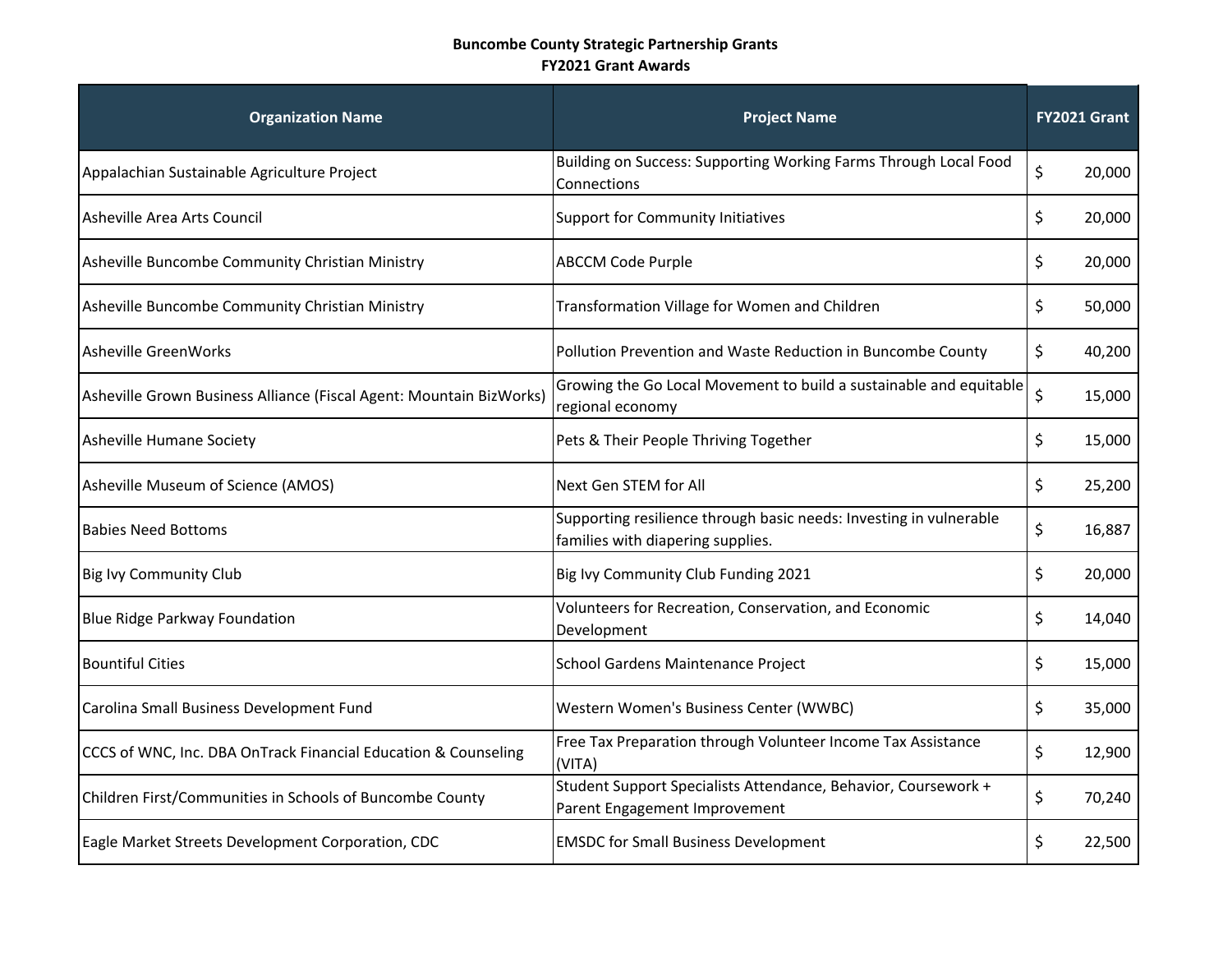## **Buncombe County Strategic Partnership Grants FY2021 Grant Awards**

| <b>Eblen Charities</b>                                                                                               | <b>Graduation Initiative</b>                                                   | \$<br>35,000 |
|----------------------------------------------------------------------------------------------------------------------|--------------------------------------------------------------------------------|--------------|
| Eliada Homes, Inc                                                                                                    | Eliada Students Training for Advancement                                       | \$<br>24,000 |
| Folk Heritage Committee (Fiscal Agent: Asheville Area Chamber of<br><b>Commerce Community Betterment Foundation)</b> | "Shindig on the Green" presented by the Folk Heritage Committee                | \$<br>2,000  |
| <b>Haywood Street Congregation</b>                                                                                   | Haywood Street Respite                                                         | \$<br>45,444 |
| <b>Just Economics</b>                                                                                                | Pathways to Economic Mobility                                                  | \$<br>5,000  |
| Literacy Council of Buncombe County                                                                                  | Educated & Capable Community through Literacy                                  | \$<br>32,800 |
| <b>Mountain BizWorks</b>                                                                                             | Growing Diverse Small Businesses and Jobs in Buncombe County                   | \$<br>50,000 |
| Pisgah Legal Services                                                                                                | Legal Services for Children and Families in Buncombe County                    | \$<br>92,000 |
| Project Lighten Up (Fiscal Agent: Getting Back to the Basics)                                                        | Project Lighten Up Community Summer Day Camp                                   | \$<br>21,050 |
| Read to Succeed                                                                                                      | Read To Succeed Asheville/Buncombe Changing Lives Through<br>Literacy          | \$<br>27,000 |
| Sandy Mush Community Ctr.                                                                                            | Sandy Mush Community Center - Accessible and Energy Efficient<br><b>Spaces</b> | \$<br>33,000 |
| The Environmental Quality Institute                                                                                  | Volunteer Water Information Network (VWIN) - Buncombe County                   | \$<br>7,500  |
| The Mediation Center                                                                                                 | <b>Family Visitation Program</b>                                               | \$<br>10,000 |
| Under One Sky Village Foundation                                                                                     | Bridging over Trauma with Mentors for Youth in Foster Care                     | \$<br>11,650 |
| <b>WNC Communities</b>                                                                                               | Agricultural and Community Service Initiatives                                 | \$<br>17,960 |
| Wortham Center for the Performing Arts                                                                               | Wortham Center for Performing Arts: A Community Resource                       | \$<br>18,500 |
| YWCA of Asheville and Western North Carolina                                                                         | Getting Ahead in a Just Getting By World                                       | \$<br>24,467 |